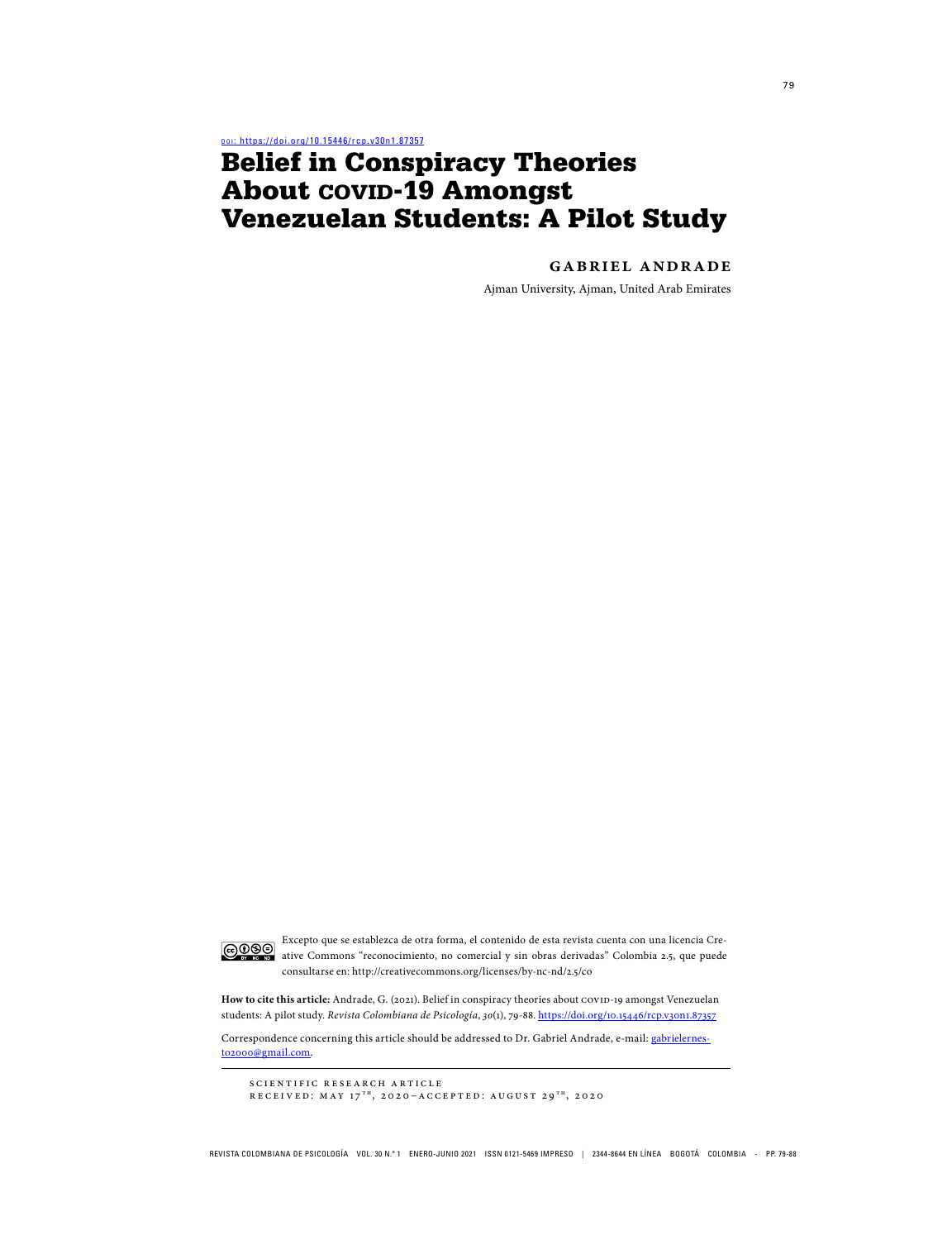#### **Abstract**

Although researchers have not satisfactorily tracked the origins of COVID-19, there are no indications that this virus has been engineered by human beings. Yet, conspiracy theories blaming either the United States or China, are increasingly popular. For a greater research project to be developed in the future, a pilot study was done, where 165 Venezuelan students were asked in a survey to rate their agreement with conspiracy theories about COVID-19. Although the majority of subjects were skeptical of these claims, the percentage of acceptance of COVID-19 conspiracy theories was still fairly high, if compared to other medical conspiracy theories. Educational level was not a significant predictive factor in acceptance of these conspiracy theories. Acceptance of other conspiracy theories has a significant relation, but only if they cohere with ideological positioning in the Venezuelan context. Likewise, ethnicity also correlated with belief in covid-19 conspiracy theories, but again, mediated by political alignments in the Venezuelan context.

Keywords: conspiracy theories, COVID-19, social psychology, Venezuela.

# Creencias en Teorías de la Conspiración acerca de la COVID-19 **entre los Estudiantes Venezolanos: Un Estudio Piloto**

#### Resumen

A pesar de que los investigadores no han ubicado satisfactoriamente los orígenes de la covID-19, no hay indicaciones de que el virus haya sido diseñado por seres humanos. No obstante, cada vez son más populares las teorías de conspiración que culpan a EE. UU. o China. Para un proyecto de investigación de mayor envergadura que será desarrollado en el futuro, se hizo un estudio piloto, en el que a 165 estudiantes venezolanos se les pidió en una encuesta que evaluaran su nivel de acuerdo con algunas teorías de conspiración respecto a la covid-19. A pesar de que la mayoría se mantuvo escéptica respecto a estos alegatos, el porcentaje de aceptación de teorías de conspiración sobre covin-19 es alto, si se compara con otras teorías de conspiración relacionadas con la medicina. La educación no fue un factor predictivo significativo a favor de la aceptación de estas teorías de conspiración. La aceptación de otras teorías de conspiración tuvo una relación significativa, pero solo si mantienen coherencia con posturas ideológicas en el contexto venezolano. Del mismo modo, la etnicidad también tuvo una correlación con la creencia en las teorías de conspiración sobre la covin-19, pero una vez más esto estuvo mediado por alineaciones políticas en el contexto venezolano.

Palabras clave: COVID-19, psicología social, teorías de conspiración, Venezuela.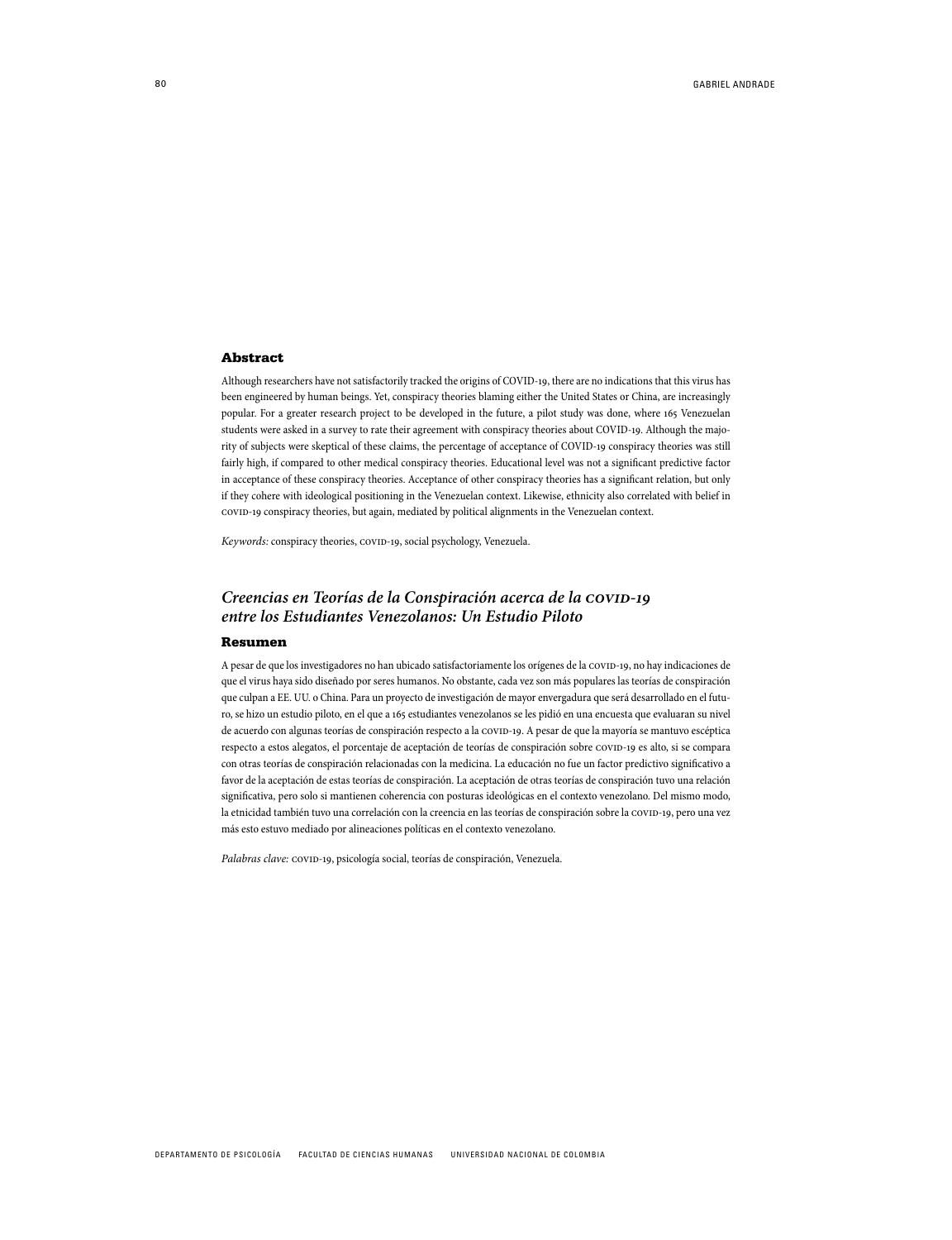THE ETIOLOGY of COVID-19 has not been well-established so far. It has been posited that it developed from bat origin coronaviruses (Rothan & Byrareddy, 2020), but so far this is only a working hypothesis. Yet, long before this particular outbreak, it had been firmly established that so-called "wet markets" in China represented a serious threat of zoonotic respiratory viral infections (Woo, Lau, & Yuen, 2006). Whether or not the current outbreak originated in bats, it is firmly established that the focal point was the city of Wuhan, with its large wet market of wild animal husbandry (Riou & Althus, 2020).

As a whole, international public opinion has disapproved the China's handling for this crisis. The most common accusations are that China's government has been too lenient in the enforcement of sanitary conditions in wet markets, the government was too secretive at the onset of the epidemic, they did not inform the World Health Organization in due time, and its severe restrictions on free speech worked against the optimate flow of information to take meaningful action.

Yet, whether or not China's government was at fault for the spread of the virus, consensus amongst microbiologists and epidemiologists is that COVID-19 was not engineered (Andersen et al, 2020). Yet, this has not stopped conspiracy theorists from claiming otherwise. Muslims, Jews, the Illuminati, Big Pharma, Bill Gates, and a host of other cabals have been accused of engineering covid-19. As in most conspiracy theories, the purposes of these alleged conspiracies are never sufficiently explained.

But the fact that the virus originated in China, and now the United States is one of the countries most severely affected by the virus, has given prominence to two particular conspiracy theories (Garrett, 2020). Since both countries have had unstable relationships over the last five decades, and more recently, a trade war has intensified, mutual accusations have now come to the front. The United States has accused China of engineering COVID-19 in one of its labs in Wuhan; in turn, China has accused the United States military of using it as a bioweapon.

These conspiracy theories may have a particular political context. But they are now expanding worldwide, even in countries where COVID-19 has not reached high numbers. Social psychologists have long studied conspiracy theories, and have advanced a number of variables that are strongly predictive of a tendency to believe in conspiracy theories.

# Psychological Aspects of Conspiracy Theories: Literature Review

Research made visible that lower educational level is strongly predictive of greater adherence to conspiracy theories (Van Prooijen, 2017). Conspiracy theories typically rely more on intuitive approaches, so as thinking becomes more analytical and less intuitive (as it often happens in education), conspiracy theories are harder to accept. Psychologists have documented the so-called "elusive backfire effect", where people abandon conspiracy thinking once they encounter inner incoherence and lack of corroborating data (Wood and Porter, 2019). In conspiracies that relate to medical issues (as COVID-19), this is even more so. Health information campaigns turn out to be successful, and they are effective in correcting the distortions of conspiracy theories (Bode & Vraga, 2018), further confirming the inverse relationship between higher educational levels and adherence to conspiracy theories.

Evidence also suggests that ethnicity is another important variable in predicting how likely subjects will accept conspiracy theories (Ross, Essien, & Torres, 2006). Research shows that conspiracy beliefs are particularly high amongst members of stigmatized minority groups (Davis, Wetherell, & Henry, 2018), as they feel the heat of discrimination more closely. Given that these collectives have had a long history of oppression, they are more likely to invoke new inexistent plots, as in their narrative, these plots are continuation of past oppression.

Perhaps the most powerful predictive factor in conspiracy theories, is the propensity to believe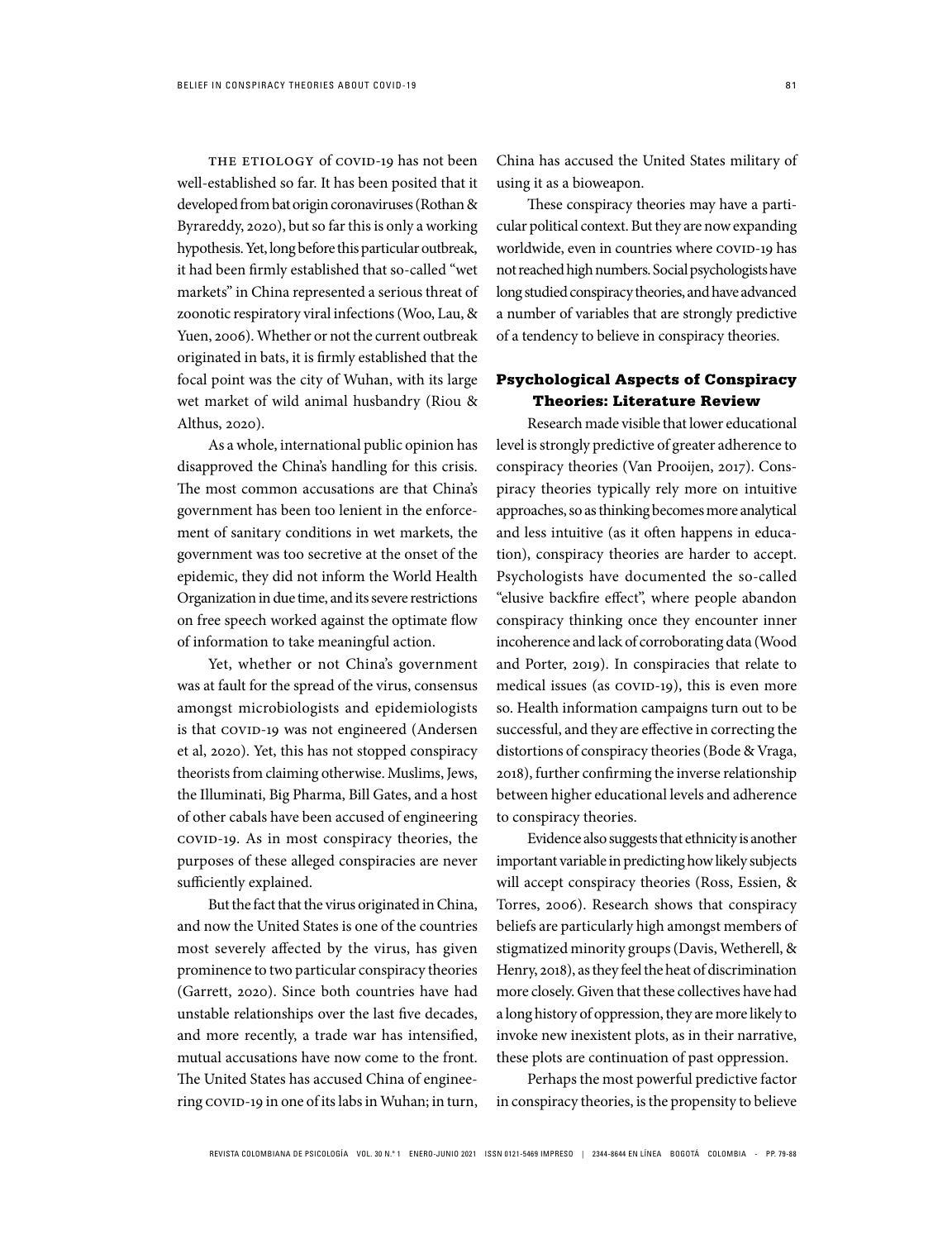other conspiracy theories (Hagen, 2018). This is explained by the fact that conspiracy theories are usually "monological belief systems", i.e., a series of ideas that are mutually reinforcing. Conspiracy theories attempt to make sense of the world by offering overly simplistic explanations, where everything is related. This monological aspect of conspiracy theories in turn increases the chance that, once people believe one conspiracy theory, they are more likely to believe another.

It is worth noting that, in an important systematic review of literature by Douglas, Sutton and Cichoka (2017), anxiety levels and powerlessness was found to be an important variable affecting the levels of acceptance of conspiracy theories. As a result of the current economic crisis, presumably anxiety levels have risen in the population, although no study has so far been carried out around this variable. However, this invites further investigation, so as to test the hypothesis that increased anxiety levels in Venezuela, may cause greater acceptance of health-related conspiracy theories.

In an important review of the literature and empirical studies, Allington et al (2020) point out the important role that social media play in the spread of conspiracy mongering, especially during the current pandemic. This invites further investigations about whether conspiracy theories about COVID-19 have had wider distribution due to the influence of social media.

In our current times, the role of fake news, and how they spread throughout the population, is also an important factor to consider, when it comes to assessing how successful conspiracy theorists are in divulging their ideas to society at large. In an remarkable study on how concepts of truth are perceived and accepted, Brashier and Marsh (2020) assert that "people exhibit a bias to accept incoming information, because most claims in our environments are true", making it even easier for fake news and conspiracy rumors to spread; furthermore, the authors claim that "people interpret feelings, like ease of processing, as evidence of truth", and "consider whether assertions match facts and source information stored in memory" (p. 1). This is an important insight, as it reflects on the psychological dynamics of how cognitive processes favor particular beliefs, that ultimately, are reflected in acceptance of conspiracy theories, not matter how unlikely or outrageous they may be.

The goal of our research has been to study the social psychology of conspiracy theories, mostly using university students as subjects. Yet, inasmuch as we received notice that there would be a lockdown due to the COVID-19 pandemic, and university students would likely not return to courses for the rest of the year, we rushed through, and designed a minor pilot study, as a benchmark for future research. In this pilot design, we studied how widespread are conspiracy theories about covid-19 amongst Venezuelan students, and how they relate to the variables mentioned above. Venezuela makes an interesting case. In Latin America, Venezuela is one of the countries that has suffered the least from the COVID-19 epidemic. Yet, given the nature of its recent political history, formulations of conspiracy theories in this country have been rampant (Andrade, 2019); inasmuch as the country has been politically polarized since 1999, Venezuelans are more likely to believe in specific conspiracy theories depending on what political party they support. Venezuela has also played a prominent role in the geopolitical rivalry between the United States and China (both powers disputing its sphere of influence in the country; Erikson, 2006), so we anticipated that this particular circumstance would also have some consequence on the willingness to accept COVID-19 conspiracy theories.

#### Method

#### **Participants and Instruments**

Venezuela was one of the last countries in Latin America to enforce a lockdown after the World Health Organization. So, a few days prior to the beginning of the lockdown, students from the Faculty of Humanities in University of Zulia,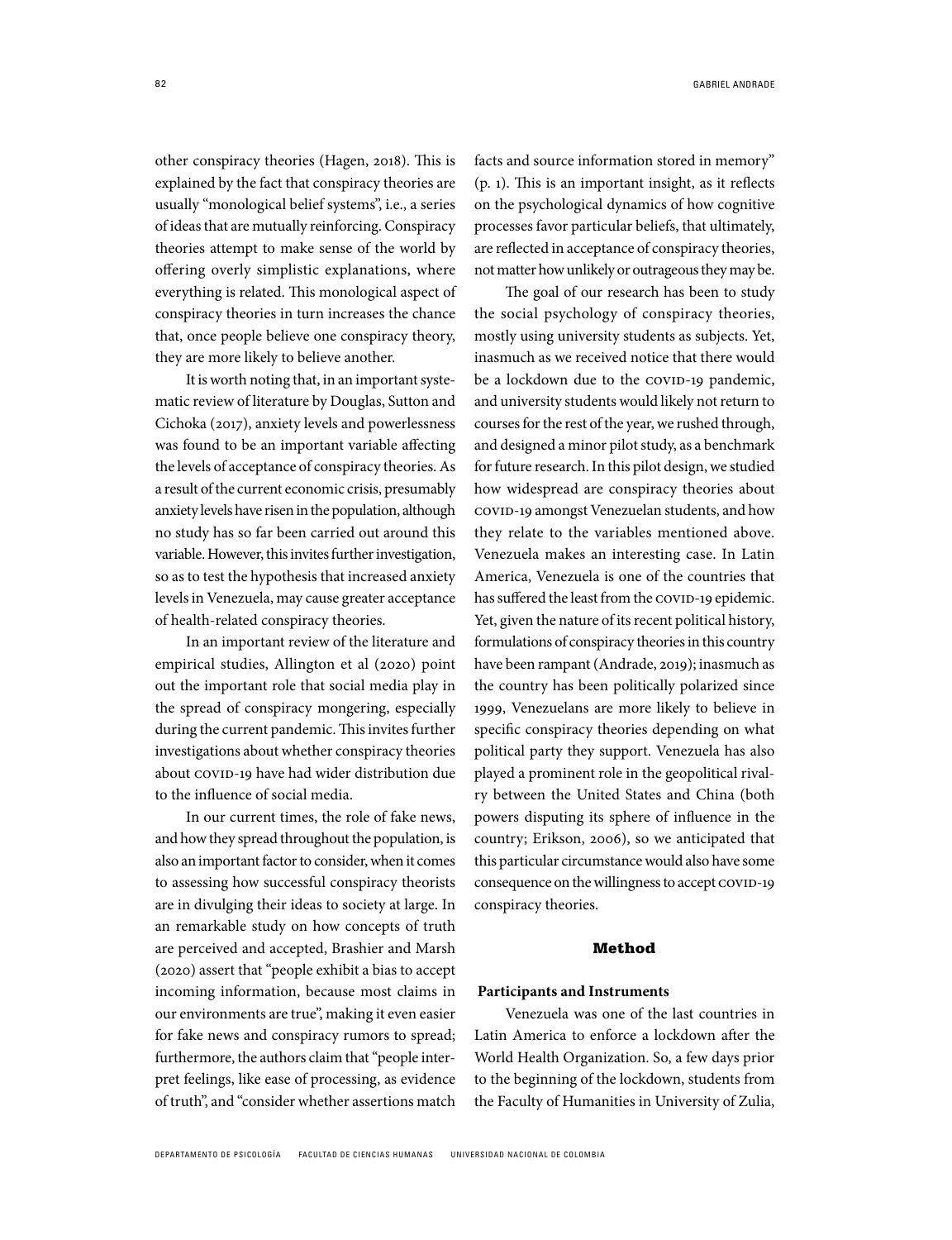in Maracaibo, Venezuela, were approached to answer a survey, after signing consent forms. The survey was originally in Spanish.

The population size of the School of Humanities is 300 students. With a confidence level of 95% and a margin error of 5%, the sample came out as being 169. The students' ID numbers were randomized, and 169 were chosen to answer the survey. Of these, four declined to answer, so the total sample was made up of 165 students; 80 were male, 85 were female.

A survey was designed asking four fundamental questions, apart from additional information. Using a Likert scale, the survey asked participants to grade on a scale from 1 to 5 their agreement with two statements (1=strongly disagree; 2=disagree; 3=undecided; 4=agree; 5=strongly agree). These are the statements: "COVID-19 was engineered by the Chinese government in a Wuhan lab as a biological weapon"; "US Military personnel brought covin-19 to Wuhan as a biological weapon".

Two additional questions were included in the survey. On the basis of the monological aspect of conspiracy theories, it is important to recall that the best predictor of belief in a conspiracy theory is the belief in any other conspiracy theory. Yet, in a politically polarized country as Venezuela, a further hypothesis can be formulated: belief in a conspiracy theory predicts belief in another conspiracy theory, but only if both theories are politically aligned.

In the Venezuelan political context, support for Nicolas Maduro's government largely entails sympathy for China and opposition to the United States, whereas opposition to Nicolas Maduro's government entails vice versa positions. In Venezuelan public opinion, there are additional conspiracy theories that are largely aligned politically. For example, supporters of Nicolas Maduro are more likely to believe that Simon Bolivar did not die of tuberculosis, but was actually poisoned (this conspiracy theory was popularized by Maduro's predecessor and mentor, Hugo Chavez). Opponents of Nicolas Maduro are more likely to believe

that Hugo Chavez died in Havana in December in 2012, and not in Caracas in March 2013, as the official version holds.

Thus, participants were also asked to rate their agreement with these two statements: "Simon Bolivar did not die of tuberculosis, but was poisoned"; "Hugo Chavez died in Havana in December 2012, and his successors lied to the Venezuelan people about it".

## **Procedure**

Research assistants approached participants during the last week of class at the School of Humanities in University of Zulia, before the enforcement of the lockdown. Participants signed consent forms, and were provided with chocolate bars as token of appreciation for their participation. Research assistants read the questions to the participants, and the assistants recorded them on paper as the participants expressed their answers.

The participants were asked demographic information (gender, age, and ethnicity), but their names were not recorded. They were asked permission to include their G.P.A. in the survey (on the basis of 20, as per the Venezuelan educational system) as corroborated in the school administration's record. They were read the instructions regarding the rating of agreement in a Likert scale, and then were read each of the four statements. Each of the interactions were timed, and the mean timing for the whole surveying process was 7,2 minutes.

#### Results

Venezuela has not traditionally asked for ethnic information in the census, and as a whole, in comparison to other countries, there is little sense of ethnic identity within the population, as most citizens perceive themselves to belong to a racially mixed nation. In the survey, 90 subjects (54%) self-identified either as being mixed or not belonging to any ethnicity; 25 subjects selfidentified as belonging to the indigenous Wayuu tribe (15%); 35 subjects self-identified as white (21%),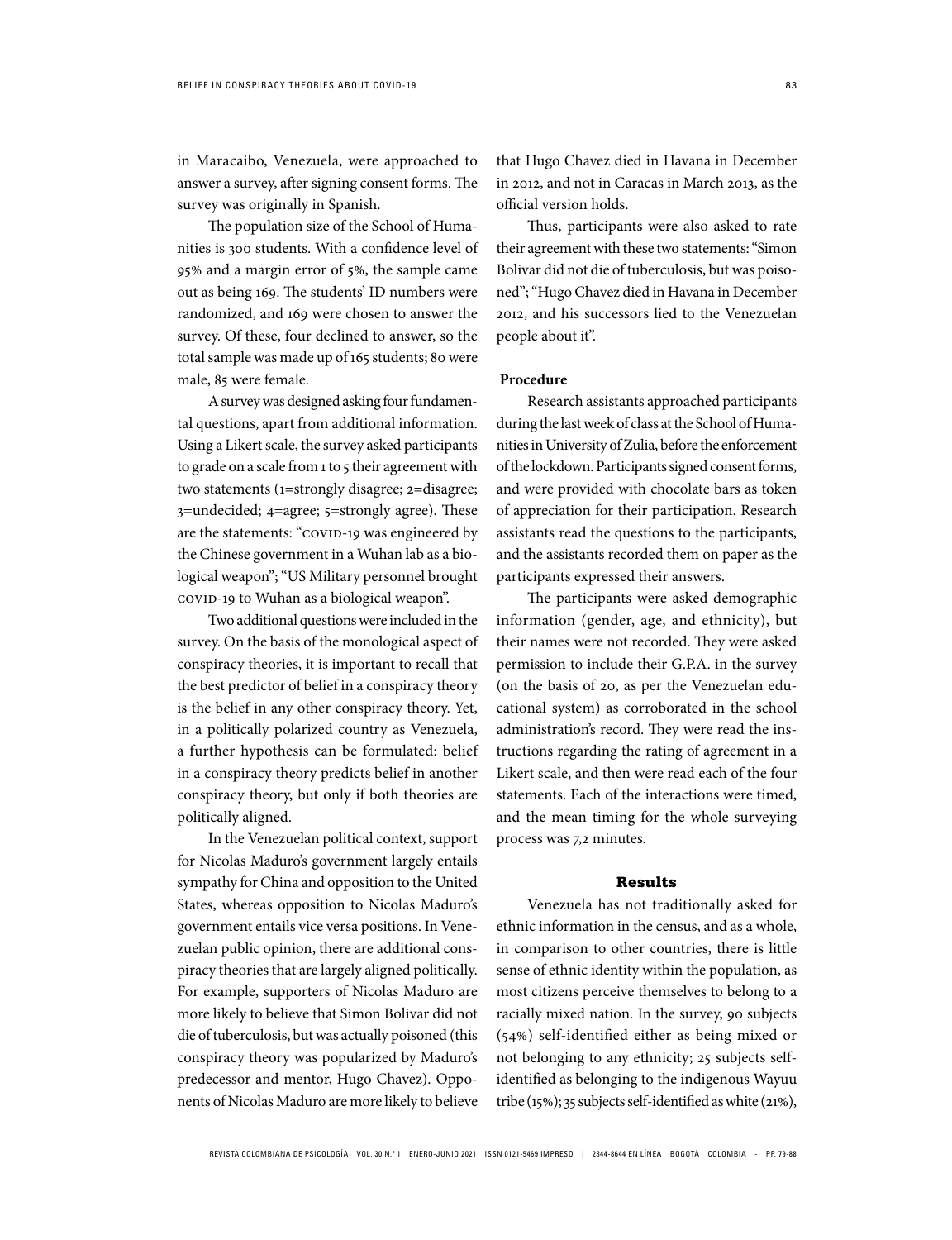and 15 as Afro-Venezuelans (9%). The mean age for subjects was 20,6, with a standard deviation of 2,6. The mean for G.P.A. was 15,8, with a standard deviation of 3,2.

For the statement "covid-19 was engineered by the Chinese government in a Wuhan lab, as a biological weapon", (Figure 1) 50 subjects strongly disagreed (30%), 43 disagreed (26%), 15 were undecided (9%), 34 agreed (20%), and 23 strongly agreed (14%).

For the statement "US Military personnel brought covin-19 to Wuhan as a biological weapon", (Figure 2) 66 subjects strongly disagreed (40%), 44 disagreed (27%), 22 were undecided (13%), 24 agreed (15%), and 9 strongly agreed (5%).

For the statement "US Military personnel brought covin-19 to Wuhan as a biological weapon", the mean in the Likert scale was 1,89. (the range between strongly disagreeing and disagreeing). For the statement "covid-19 was engineered by the Chinese government in a Wuhan lab, as a biological weapon", the mean in the Likert scale was 2,61 (Figure 3).

For the statement "Simon Bolivar did not die of tuberculosis, but was poisoned", 44 subjects strongly disagreed (27%), 33 disagreed (20%), 27 were undecided (16%), 26 agreed (16%), and 35 strongly agreed (21%). For the statement "Hugo Chavez died in Havana in December 2012", 38 strongly disagreed (23%), 45 disagreed (27%), 23 were undecided (14%), 32 agreed (19%), and 27 strongly agreed (16%). The mean Likert scale for the statement "Simon Bolivar did not die of tuberculosis, but was poisoned", was 2,84; while the mean Likert scale for the statement "Hugo Chavez died in Havana in December 2012" was 2,78.



Figure 1. COVID-19 was engineered by the Chinese government in a Wuhan lab, as a biological weapon.



Figure 2. US Military personnel brought covip-19 to Wuhan as a biological weapon.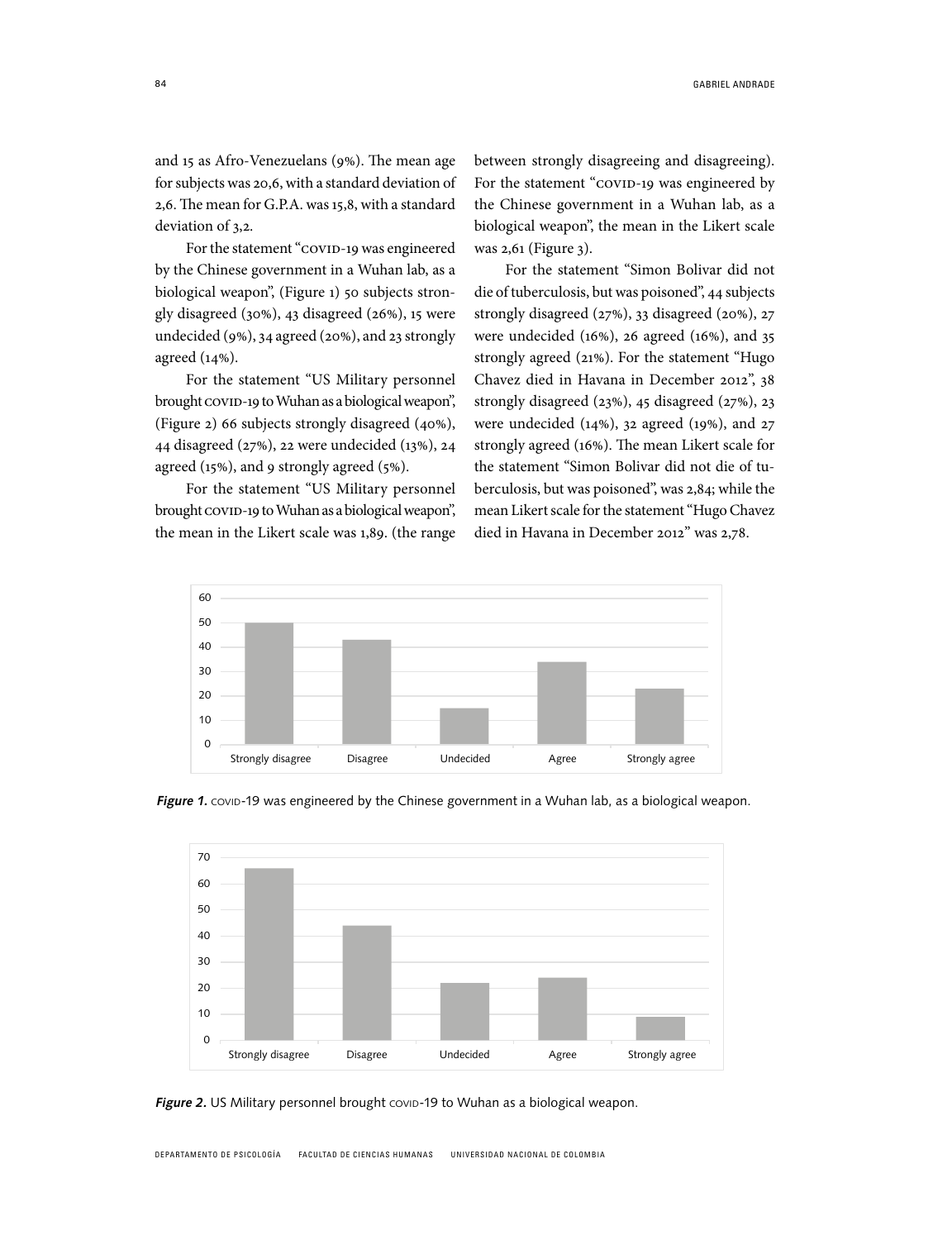

**Figure 3.** Mean for Likert scale for each statement.



**Figure 4.** Mean of Likert scale for each statement, by ethnic group.

Ethnic groups had different results as well, in the mean Likert scale for each statement. For the statement "COVID-19 was engineered by the Chinese government in a Wuhan lab, as a biological weapon", the mean in Likert scale for each ethnic group is as follows: Mixed/no ethnicity 2,62; Wayuu 1,78; Whites 2,73; Afro-Venezuelans 1,81. For the statement "US Military personnel brought covin-19 to Wuhan as a biological weapon", the mean in Likert scale for each ethnic group is as follows: Mixed/no ethnicity 2,34; Wayuu 2,35; Whites 1,78; Afro-Venezuelans 2,85.

For the statement "covid-19 was engineered by the Chinese government in a Wuhan lab, as a biological weapon", the correlation coefficient with GPA was -,35 For the statement "US Military personnel brought covin-19 to Wuhan as a biological weapon", the correlation coefficient with GPA was -,48.

## Discussion and Conclusions

Conspiracy theories regarding COVID-19 are not accepted by the majority of the subjects. Yet, worryingly, given the outrageous nature of the claims, support for these conspiracy theories is still surprisingly high, especially if compared to other medical conspiracy theories (Guidry et al, 2015).

Previous studies have documented that lower educational level predicts the tendency to believe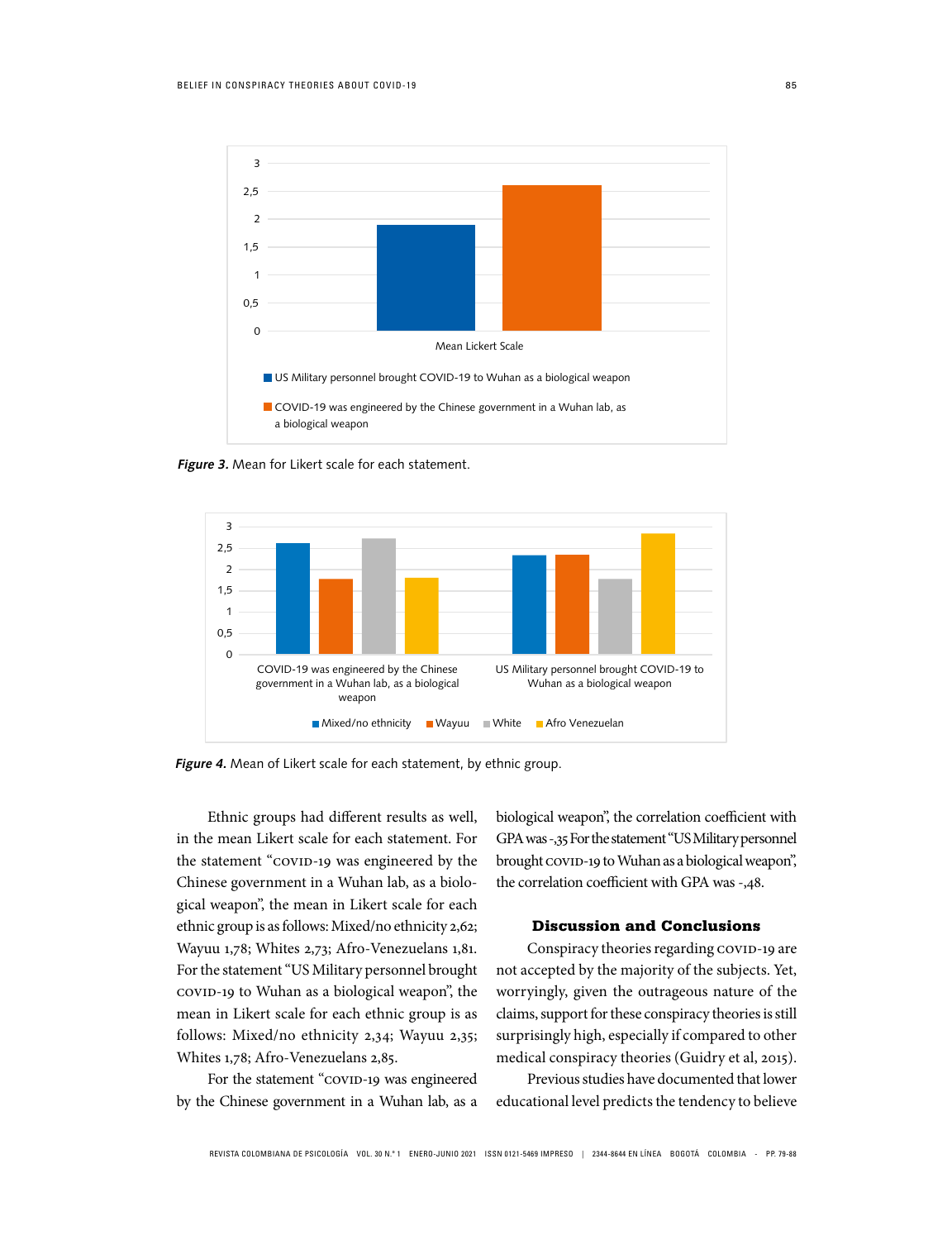in conspiracy theories (Andrade, 2020). In this research, all subjects had the same educational level (they are all students of the same program), but their achievement was ranked on the basis of GPA. In order to test the hypothetical correlation between keenness to believe conspiracy theories and educational level, we established correlation coefficients between subjects' GPA, and subjects' score along the Likert scale for each of the statements regarding conspiracy theories about COVID-19.

For the conspiracy blaming China for covID-19, the correlation coefficient was -,35, indicating a negative correlation between academic achievement and proneness to believe this particular conspiracy. For the conspiracy theory blaming the United States for COVID-19, the correlation coefficient was -,48, again indicating a negative correlation between academic achievement and proneness to believe this particular conspiracy. Neither one of these correlation coefficients are particularly strong, but they do suggest that there is a somewhat weak relationship between higher academic achievement and skepticism of conspiracy theories about COVID-19, and that this relationship is stronger for the conspiracy blaming the United States than the conspiracy blaming China.

Another commonly discussed predictive factor in the belief of conspiracy theories is the tendency to believe other conspiracy theories (Goertzel, 1994). This hypothesis was tested in this research, by asking subjects to rate two additional conspiracy theories unrelated to COVID-19, but enshrined in Venezuelan culture. The conspiracy theory about Simon Bolivar's poisoning by American agents was proposed by Hugo Chavez; the conspiracy theory about Chavez's death in Havana was proposed by opponents to Chavez's government. As it turns out, there is a ,86 correlation coefficient between believing that Bolivar was poisoned and the United States engineered covin-19; while there is a -,75 correlation coefficient between believing that Bolivar was poisoned and China engineered covin-19. There is a ,83 correlation coefficient between believing that Chavez died in Havana and China engineered covid-19, while there is a -,73 correlation coefficient between believing Chavez died in Havana and the United States engineered COVID-19. This is a strong indication that proneness to believe in COVID conspiracy theories are predicted by belief in other conspiracy theories, but only if they cohere with particular geopolitical sympathies in the context of Venezuelan politics. Belief in the conspiracy that Bolivar was poisoned suggests sympathies for Chavez's political movement (Aponte-Moreno and Lattig, 2012), and in turn, this implies sympathies for China's role in the world (as China was a big supporter of Chavez's government), and contempt for the United States. Belief in the conspiracy that Chavez died in Havana (and not in Caracas, as the official version states) suggests opposition to Chavez's political movement, and in turn, this implies greater sympathies for the United States (as Chavez confronted the United States throughout his presidency) and greater contempt for China.

As predicted from the onset, belief in these conspiracies have a monological aspect, to the extent that belief in one theory increases the probability of believing in another. However, if the conspiracy theories are not politically aligned, then we formulated the hypothesis that the correlation would be weak. Indeed, this hypothesis was confirmed. There is a -,90 correlation coefficient between believing that China deliberately engineered COVID-19, and believing that the United States deliberately engineered COVID-19. This suggests that for most people, both theories are mutually inconsistent. Yet, the correlation coefficient is not 1 suggesting that when it comes to conspiracy theories, there are some people who hold seemingly contradictory beliefs. This phenomenon has been documented in people who believe at the same time that Princess Diana's death was ordered by the British Crown, and that Princess Diana is alive (Lukić, Žeželj, & Stanković, 2019), and in the present study, the same phenomenon is marginally observed.

Finally, it has been consistently documented that oppressed and marginalized groups have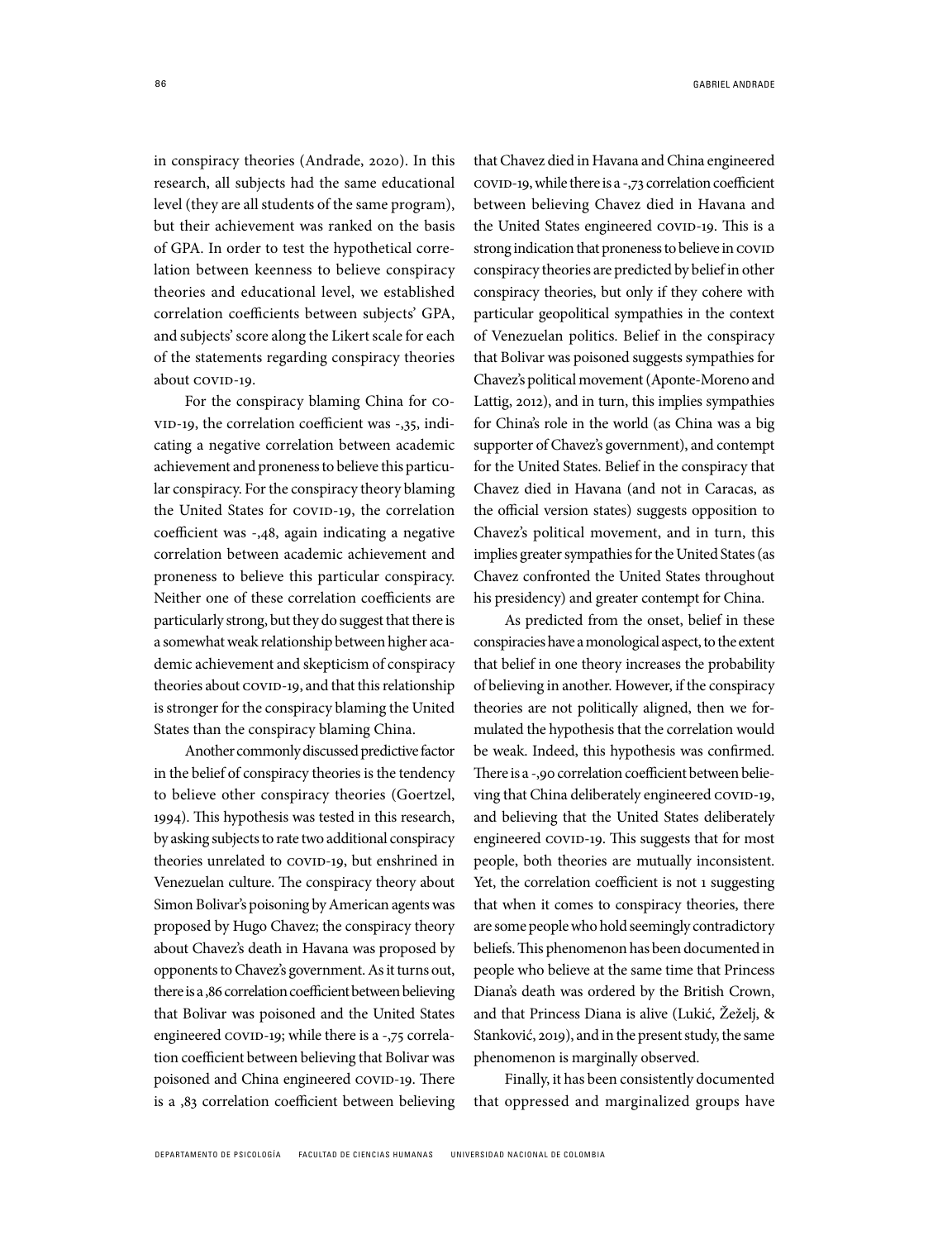greater proneness to believe conspiracy theories (Parsons et al., 1999); this is partly explained by the fact that disenfranchised groups ultimately mistrust the establishment, given their precarious conditions, and the actual past instances where minority groups have been targeted for real conspiracies (such as the Tuskegee syphilis experiments targeting African Americans).

This hypothesis is confirmed in the present study. Amongst subjects who self-identified as white, mixed, or without any ethnicity, 28% either agreed or strongly agreed that COVID-19 was engineered by China, and 15% agreed or strongly agreed that COVID-19 was engineered by the United States. By contrast, amongst subjects who self-identified as wayuu or black, 17% agreed that COVID-19 was engineered by China, and 58% agreed that it was engineered by the United States. These results suggest that members of ethnic minorities and oppressed groups have more proneness to believe covid-19 conspiracy theories, but in the Venezuelan context, they are far more likely to believe conspiracy theories blaming the United States. This finding is not surprising at all, given that oppressed ethnic minorities in Venezuela traditionally rallied around Chavez's government, and as previously explained, sympathies for Chavez's government are somewhat predictive of sympathies for China and contempt for the United States.

Conspiracy theories about medical issues have detrimental effects, as the cases of opposition to vaccinations demonstrate. As of this writing, the consensus amongst researchers is that there is no indication that COVID-19 was engineered, so greater efforts must be pursued to eradicate these irrational beliefs in populations. It has traditionally been thought that education may play a major role in this endeavor. As the results of this research demonstrate, at least in the case of Venezuela, there is some relationship between academic achievement and acceptance of COVID-19 conspiracy theories, but this relationship is weaker than what has traditionally been found in other studies. Consequently, on the basis of the data

collected in this study, educational level is not a strong predictor of beliefs in conspiracy theories.

In the Venezuelan context, a far greater predictive factor is ideological positioning in the country's political polarization over the last twenty years, between supporters and opponents of Hugo Chavez, and his successor, Nicolas Maduro. This hypothesis has been confirmed in this study, by establishing higher correlation coefficient between levels of acceptance of particular COVID-19 conspiracy theories, and levels of acceptance of conspiracy theories that are politically aligned with sympathies or opposition to Maduro, and by extension, with sympathies and opposition to either the United States or China.

Likewise, this political polarization in Venezuela has also loosely taken place along ethnic lines, and hence, ethnicity is also a predictive factor in acceptance of covid-19 conspiracy theories. Consequently, efforts at eradication of COVID-19 conspiracy theories must not focus so much on educational improvement (although that is always welcome), but rather, on depolarization in the political realm, and greater ethnic inclusion in civil life.

## References

- Allington, D., Duffy, B., Wessely, S., Dhavan, N., & Rubin, J. (2020). Health-protective behavior, social media usage and conspiracy belief during the COVID-19 public health emergency. Psychological Medicine, 9 (3), 1-7. https://dx.doi.org/10.1017%2FS003329172000224X
- Andersen, K. G., Rambaut, A., Lipkin, W. I., Holmes, E. C., & Garry, R. F. (2020). The proximal origin of SARS-CoV-2. Nature Medicine, 26(4), 450-452. https:// doi.org/10.1038/s41591-020-0820-9
- Andrade, G. (2019). Conspiracy Mongering in Venezuela: The Chavismo Period (1998–2018). Bulletin of Latin American Research 26 (3), 134-145. https:// doi.org/10.1111/blar.13019
- Andrade, G. (2020). Medical conspiracy theories: cognitive science and implications for ethics. Medicine, Health Care and Philosophy, 34 (3), 1-14. https://dx.doi.org/ 10.1007%2Fs11019-020-09951-6